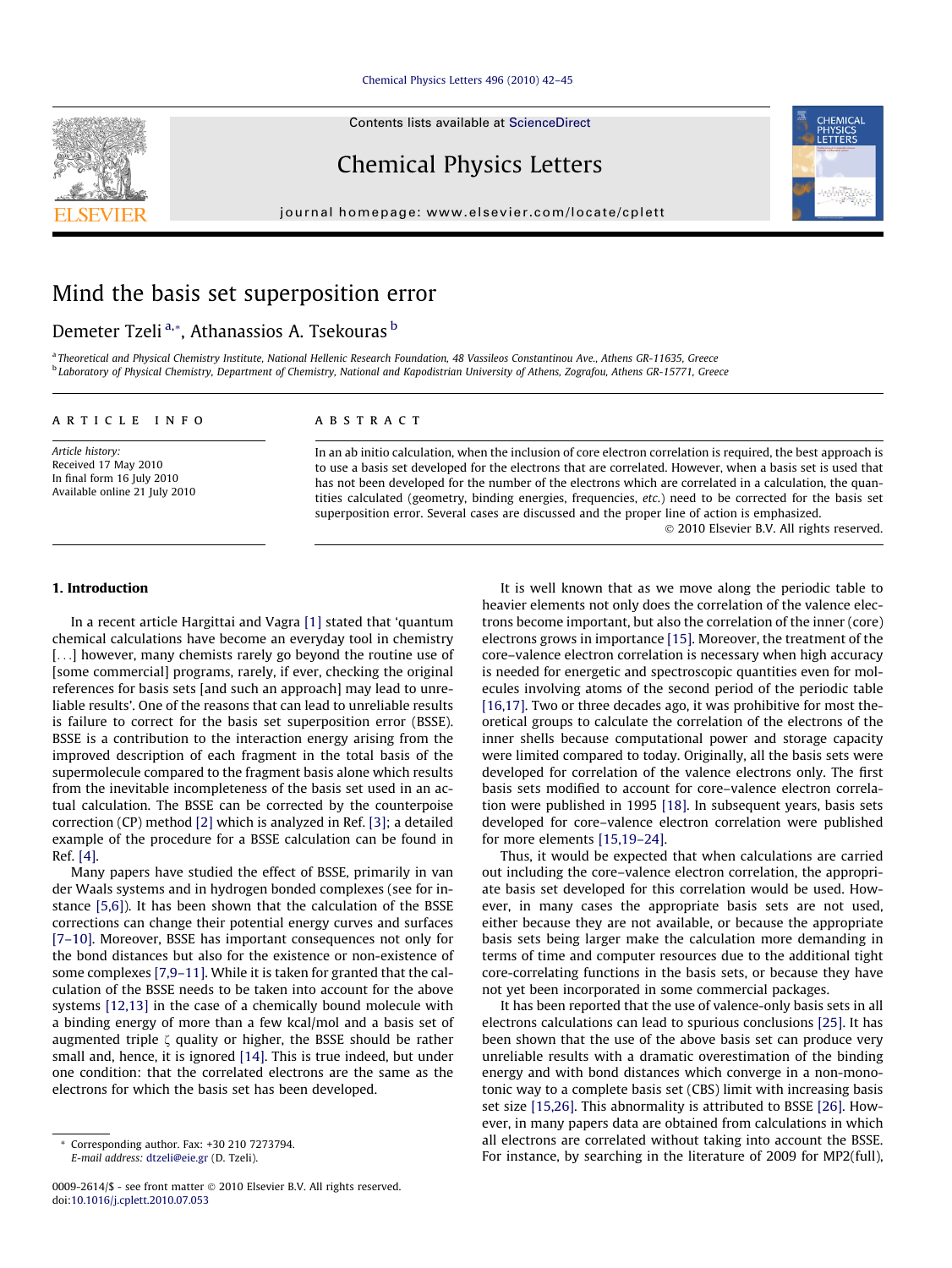we found that in 68% of the papers that denoted the use of MP2(full) calculations in their abstract, these calculations had been performed with valence basis sets, for atoms up to the fourth period of the periodic table, without taking into account the necessary BSSE corrections. Thus, a strong statement is needed in the literature to state that this approach is incorrect.

In the present Letter, we report a variety of examples of the BSSE when valence-only basis sets are used and more electrons than the valence electrons are correlated. We point out how BSSE changes with increasing basis set size. We look at diatomic, triatomic and polyatomic molecules, having atoms in the third, fourth and fifth period of the periodic table; their binding energies cover a wide range, from 8 to 200 kcal/mol. All quantities are calculated via ab initio techniques, namely the multireference configuration interaction (MRCI), Møller-Plesset perturbation theory (MP), and coupled cluster (CC) methods. The review of data from the literature is complemented, wherever needed, by additional calculations of our own, specifically on the FeC, AlI, benzene–Na+ and s-triazine-Cl<sup>-</sup> systems. The latter calculations were carried out by the GAUSSIAN (MP2) [\[27\]](#page-3-0) and MOLPRO (RCCSD(T), MRCI) [\[28\]](#page-3-0) program packages. BSSE corrections were implemented by using the counterpoise correction method [\[2,4\]](#page-3-0). The discussion aims at showing the importance of the BSSE and presenting ways in which the results can be improved.

# 2. Discussion

### 2.1. Strongly bond molecules

In these cases, the BSSE relative error in binding energy, due to inappropriate valence basis set for the core correlation, may not be as large, but still considerable, if high accuracy is required for the calculated quantities. Moreover, the BSSE can increase with increasing basis set size in contrast to what usually happens when the BSSE is calculated using an appropriate basis set for the number of the correlated electrons. As can be seen in Fig. 1 for the Ga<sub>2</sub>N ( $\widetilde{X}^2\Sigma_\text u^+$ ) molecule, with a binding energy of 146 kcal/mol with respect to the atomic products [\[26\]](#page-3-0), the difference between BSSEcorrected and uncorrected Ga–N bond distances,  $r_{e-RSSE}-r_{e}$ , increases from the double to quadruple quality of both augmented and non-augmented valence basis sets. The difference in binding energies  $D_e - D_{e-BSSE}$  increases in a similar way in the case of the augmented valence basis set, but decreases slightly in the case of the non-augmented valence basis set. In contrast, using the appropriate correlation consistent-like weighted core basis sets for the number of correlated electrons the BSSE effect in both bond distances and binding energies decreases normally and substantially with the basis set size. Similar diagrams can be derived for the GaN molecule and GaN<sup>-</sup> and Ga<sub>2</sub>N<sup>-</sup> anions [\[26\]](#page-3-0). The largest relative errors in  $D_e$  are 7.8% for  $Ga_2N$  ( $D_e$  = 146 kcal/mol) and 5.8% for  $Ga_2N^-$  ( $D_e$  = 198 kcal/mol) (at the aug-cc-pVQZ-PP<sub>Ga</sub>/aug-cc $pVQZ_N$  level).

Another example of a strongly bound molecule is the FeC  $(X^3\Delta)$ molecule. Correlating the  $4s3d_{Fe} + 2s2p_{C}$  and the subvalence  $3s<sup>2</sup>3p<sup>6</sup>$  electrons, its binding energy, before correcting for BSSE, is 86.4 kcal/mol [\[29\]](#page-3-0) at the MRCI/aug-cc-pwCV5Z<sub>Fe</sub>, aug-cc-pV5Z<sub>C</sub> level, while its BSSE is only 0.3 kcal/mol. However, at the MRCI/aug $cc$ -pV5Z<sub>Fe</sub>, aug-cc-pV5Z<sub>c</sub> level (without an appropriate core-valence basis set) the BSSE increases to 1.2 kcal/mol. Finally, with a smaller valence basis set [7s6p4d3f2g1h/ $_{Fe}$  aug-cc-pVQZ/ $_{C}$ ] the binding energy is 89.5 kcal/mol [\[30\]](#page-3-0) with a BSSE of 4.8 kcal/mol. The relative error in the latter case is 5.4%.

Hargittai and Vagra calculated the aluminum monohalides and showed that the use of the valence basis set for the calculation correlating all the electrons may lead to unreliable results and the quadruple basis set quality seems to underestimate the bond length the most [\[1\].](#page-3-0) However, a seemingly hopeless situation can be remedied. We examine the AlI ( $X<sup>1</sup>\Sigma<sup>+</sup>$ ) molecule as an example. If the BSSE is taken into account, values for the  $r_{e}$ ,  $D_{e}$  and  $\omega_{e}$  are improved and complete basis set (CBS) limits are established, which, at least for  $r_{\rm e}$  and  $\omega_{\rm e}$ , are very close to the experimental values, while the dipole moment appears to converge to a value of 1.95 D (see [Table 1](#page-2-0) and [Fig. 2](#page-2-0)). The fact that the CBS limit for  $D_e$ does not coincide with the experimental value might be due to shortcomings in the experimental data manipulation or in setting up the most appropriate Hamiltonian that describes all the interactions in AlI. Nonetheless, the existence of a CBS limit shows that for the chosen Hamiltonian the calculation is good.

#### 2.2. Weak or medium strength bonds

In systems with weak or medium strength bonds, the MRCI, CC or MP methods for the calculation of core correlation can lead to BSSE values that are large relative to the binding energy. For example, the binding energy of the  $Ga<sub>2</sub>$  molecule, for the correlation of the 4s4p3d electrons, is 31.1 kcal/mol at the RCCSD(T)/aug-ccpCVQZ-DK level, but increases by 10% when the valence aug-ccpVQZ-DK basis set is used [\[15\]](#page-3-0).



**Fig. 1.** RCCSD(T) difference in (a) Ga–N bond lengths  $\Delta r_{\rm e}$ (=r<sub>e-BSSE</sub>–r<sub>e</sub>) in Å and (b) dissociation energy  $\Delta D_{\rm e}$ (=D<sub>e</sub>–D<sub>e–</sub>B<sub>sE</sub>) in kcal/mol of Ga2N ( $\tilde{X}^2\Sigma_{\rm u}^+$ ) with respect to basis set size n, for three types of basis sets, two inappropriate ones, c.f., cc-pVnZ-PPGa/cc-pVnZ<sub>N</sub> and aug-cc-pVnZ-PP<sub>Ga</sub>/aug-cc-pVnZ<sub>N</sub>, and an appropriate one, cc-pwCVnZ-PP<sub>Ga/</sub>ccpVnZ<sub>N</sub>, correlating 31 electrons  $(4s^24p^13d^{10}_{Ga} 2s^22p^3_{N}).$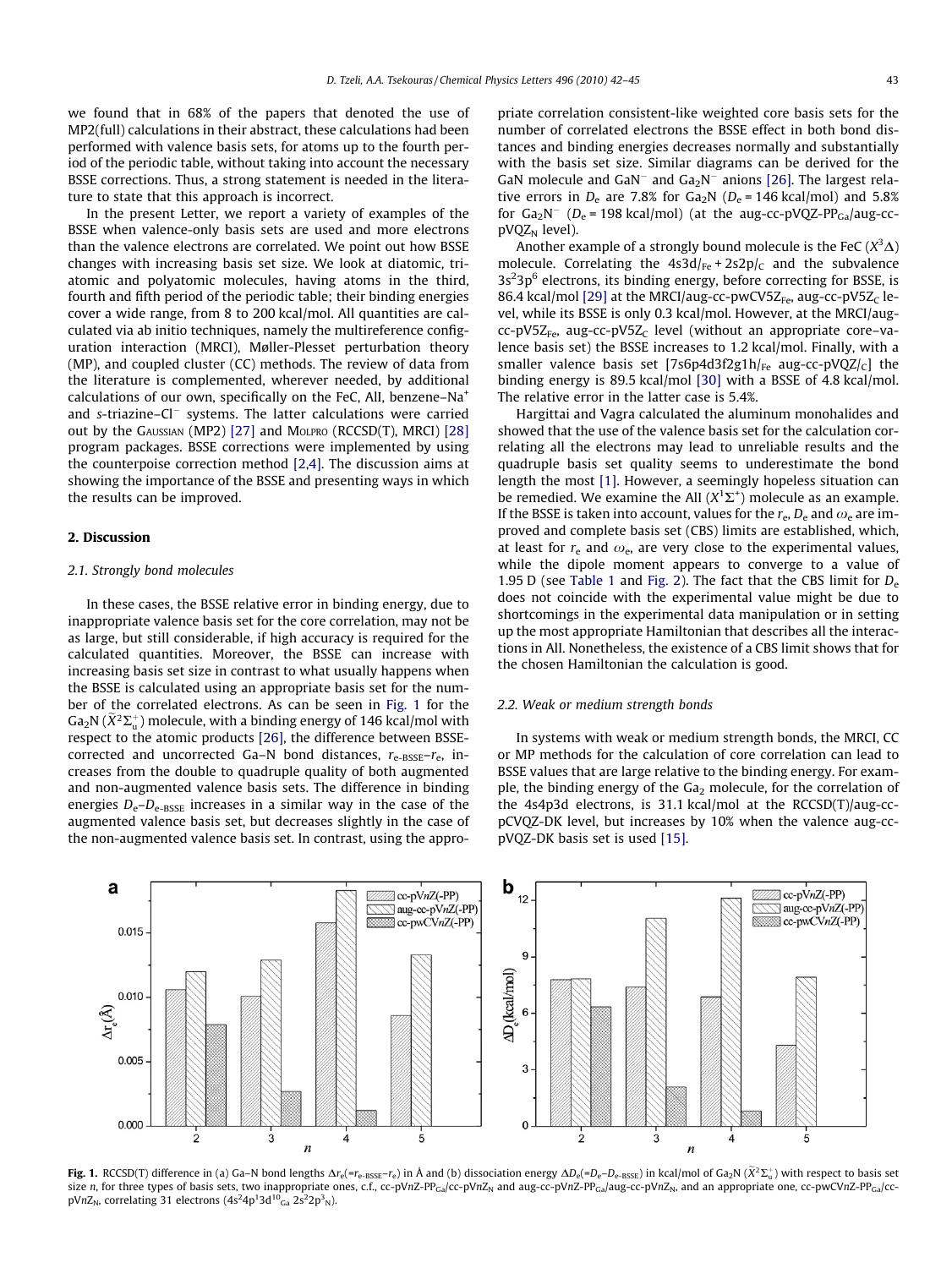#### <span id="page-2-0"></span>Table 1

|                                                                                          | Bond lengths $R_e(\hat{A})$ , binding energies $D_e$ (kcal/mol), harmonic frequencies $\omega_e$ (cm <sup>-1</sup> ) and dipole moments $\mu$ (D) and the corresponding BSSE-optimized values of the All ( $X^1\Sigma^+$ ) |
|------------------------------------------------------------------------------------------|----------------------------------------------------------------------------------------------------------------------------------------------------------------------------------------------------------------------------|
| molecule at the MP2(full)/cc-pVnZ <sub>Al</sub> cc-pVnZ-PP <sub>1</sub> level of theory. |                                                                                                                                                                                                                            |

| Basis Set                                                                                      | $R_{\rm e}$                                                | $R_{e-BSSE}$                                 | $\Delta R$                       | $D_{\rm e}$                                | $D_{\text{e-BSSE}}$                         | $\Delta D_e$                 | $\omega_{\rm e}$                 | $\omega_{\text{e-BSSE}}$                     | $\mu$                        | $\mu_{\text{BSSE}}$          |
|------------------------------------------------------------------------------------------------|------------------------------------------------------------|----------------------------------------------|----------------------------------|--------------------------------------------|---------------------------------------------|------------------------------|----------------------------------|----------------------------------------------|------------------------------|------------------------------|
| $cc-pVDZ(-PP)$<br>$cc-pVTZ(-PP)$<br>$cc-pVQZ(-PP)$<br>$cc-pV5Z(-PP)$<br>CBS limit <sup>a</sup> | 2.574<br>2.539<br>2.499<br>2.518                           | 2.597<br>2.564<br>2.548<br>2.539<br>2.531(2) | 0.023<br>0.025<br>0.049<br>0.021 | 85.19<br>94.29<br>99.24<br>99.70<br>101(2) | 81.94<br>90.69<br>94.51<br>96.35<br>97.7(1) | 3.25<br>3.60<br>4.73<br>3.35 | 320.5<br>328.1<br>327.2<br>326.8 | 312.6<br>317.5<br>318.3<br>318.8<br>318.8(2) | 1.87<br>1.74<br>1.58<br>1.80 | 2.12<br>1.94<br>1.94<br>1.95 |
| $CCSD(T)/wCQ^b$<br>$MP2$ (full)/wCT <sup>d</sup><br>Expt                                       | 2.534 <sup>c</sup><br>2.531 <sup>c</sup><br>$2.53709(3)^e$ |                                              |                                  | 96<br>$87.9(4)$ <sup>f</sup>               |                                             |                              | 321.2<br>$316.25(2)^e$           |                                              |                              |                              |

<sup>a</sup> CBS values were estimated using the formula  $y = y_{\text{CBS}} + \text{Be}^{-\text{C}n}$  (Ref. [\[31\]\)](#page-3-0).

 $^{\rm b}$  Ref. [\[1\];](#page-3-0) CCSD(T)/cc-pwCVQZ<sub>Al</sub> cc-pwCVQZ-PP<sub>I</sub>.<br><sup>c</sup> The same values are found for the calculation correlating all the electrons and (n – 1)spd + valence electrons.

<sup>d</sup> Ref. [\[1\];](#page-3-0) MP2(full)/cc-pwCVTZ<sub>Al</sub> cc-pwCVTZ-PP<sub>I</sub>.<br><sup>e</sup> Ref. [\[32\]](#page-3-0).

<sup>f</sup> Calculation based on  $D_0^0$  from Ref. [\[33\]](#page-3-0) and  $\omega_{\rm e}$ ,  $\omega_{\rm e}$ x<sub>e</sub> from Ref. [\[32\].](#page-3-0)



Fig. 2. MP2(full) dissociation energy,  $D_{\rm e}$ , and bond distance,  $r_{\rm e}$ , of the AlI  $(X^1\Sigma^+)$ molecule with respect to basis set size n, for cc-pVnZ<sub>Al</sub>/cc-pVnZ-PP<sub>I</sub>, without and with BSSE optimization. Additional data on cc-pVnZ<sub>Al</sub>/cc-pwCVnZ-PP<sub>1</sub> at MP2(full) and RCCSD(T)(full) levels obtained from Ref. [\[1\]](#page-3-0) are included.

Recently, Estarellas et al. [\[34\]](#page-3-0) correctly pointed out the erroneous behavior of the MP2(full)/aug-cc-pVnZ,  $n = 2$ , 3 method in calculations of  $\pi$ -complexes, c.f., benzene–alkaline cations and striazine with halide anions. They also concluded that by using the MP2(full)/aug-cc-pCVnZ,  $n = 2$ , 3 (i.e., a basis set optimized for core–valence electron correlation), they obtained better results. Moreover, in the case s-triazine– $Br^{-} (D_{e\text{-}BSSE} = 6.76 \text{ kcal/mol})$  they found a decrease of 37.5% in its binding energy at the MP2(full)/ aug-cc-pVTZ level of theory [\[34\]](#page-3-0).

An additional conclusion can be extracted from their study regarding the MP2(full)/aug-cc-pVnZ method and the BSSE correction. To illustrate this point, we summarized their pertinent results in Table 2 for benzene–Na<sup>+</sup> and s-triazine–Cl<sup>–</sup> and filled the gaps with additional calculations of our own. One can see that the MP2(full)/aug-cc-pVTZ method as mentioned by Estarellas et al. [\[34\]](#page-3-0) has a large BSSE in comparison to MP2/aug-cc-pVTZ and MP2(full)/aug-cc-pCVTZ. However, the optimization taking into account the BSSE correction improves the results significantly and the BSSE-optimized quantities with all three techniques are very similar. Applying the BSSE correction modifies the shape the potential energy surface. This is clear in the case of benzene–Na<sup>+</sup> at the MP2(full)/aug-cc-pVTZ level, where  $R_e$  is elongated by 0.2 Å when the BSSE is taken into account showing its large effect.

In general, the large BSSE arises because the basis set developed to account for valence electron correlation is poorer and less complete when used for the correlation of core–valence electrons than for the valence electrons only. The effective quality of a basis set used in this way is degraded and the nominal quality of the basis set can be misleading, primarily for elements beyond the second period. As required by the variation theorem, the absolute energies of the elements in the third period including the correlation of the  $(2s<sup>2</sup>2p<sup>6</sup>)$  electrons are higher when the basis set is not modified for the core–valence electron correlation. For example, absolute energies are higher at the  $RCCSD(T)/aug-cc-pVQZ=[7s6p4d3f2 g]$  level than the values at the  $RCCSD(T)/aug-cc-p(w)CVDZ=[6s5p3d]$  level of theory (see [Table 3\)](#page-3-0), i.e., the use of valence quadruple quality basis set yields worse results than the core–valence double zeta basis set. This also happens for the elements of the fourth period of periodic table [\[26\]](#page-3-0). However, if the BSSE is taken into account, the geometries and the dissociation energies of the molecules studied are significantly improved. In the case of the  $Ga_nN^x$  species,  $n = 1, 2$ and  $x = 0$ ,  $-1$ , it has been shown that the CBS limits of binding energies and bond distances with core–valence electron correlation are practically the same for both core–valence and valence basis sets when the BSSE is incorporated [\[26\]](#page-3-0).

In some cases it appears that for the double and maybe for the triple quality of valence basis set, the uncorrected quantities  $r_{e}$  and  $D_e$  are better than the BSSE-corrected values (see for example  $Ga_nN^x$  [\[26\]](#page-3-0), AIX [\[1\]](#page-3-0)), yet this is only due to cancellation of errors. An inappropriate basis set yields a small binding energy and a large BSSE; correction for the latter then yields an even smaller binding energy. However, this does not happen, in the case of the quadruple valence basis set, and the BSSE-corrected results are much better. Thus, the proper approach is at least to correct the BSSE

#### Table 2

Interaction energies without ( $\Delta E$ ), with ( $\Delta E_{\rm BSSE}$ ), and optimized with ( $\Delta E_{\rm BSSE-opt}$ ) BSSE correction in kcal/mol and bond distances of  $\pi$ -system–ion, without ( $R_e$ ) and with BSSE optimization ( $R_{e\text{-BSSE}}$ ) in Å for benzene–Na<sup>+</sup> and s-triazine–Cl<sup>-</sup> complexes as given in Ref. [\[34\].](#page-3-0)

| Method                     | ΛE                      | $\Delta E_{\rm{BSSE}}$ | $\Delta E_{\rm BSSE-opt}$ | $R_e$ | $R_{e-BSSE}$       |
|----------------------------|-------------------------|------------------------|---------------------------|-------|--------------------|
|                            | Benzene-Na <sup>+</sup> |                        |                           |       |                    |
| MP2/aug-cc-pVTZ            | $-22.56$                | $-22.00$               | $-22.00a$                 | 2.468 | 2.475 <sup>a</sup> |
| MP2(full)/aug-cc-pVTZ      | $-31.08$                | $-21.18$               | $-22.62$                  | 2.235 | 2.445              |
| MP2(full)/aug-cc-pCVTZ     | $-25.23$                | $-24.01$               | $-24.07$                  | 2.384 | 2.405              |
| s-Triazine-Cl <sup>-</sup> |                         |                        |                           |       |                    |
| MP2/aug-cc-pVTZ            | $-8.53$                 | $-7.76$                | $-7.78$ <sup>a</sup>      | 3.143 | 3.181 <sup>a</sup> |
| MP2(full)/aug-cc-pVTZ      | $-9.69$                 | $-7.81$                | $-7.86$                   | 3.119 | 3.187              |
| MP2(full)/aug-cc-pCVTZ     | $-8.67$                 | $-7.83$                | $-7.85$                   | 3.141 | 3.181              |
|                            |                         |                        |                           |       |                    |

<sup>a</sup> Additional calculations of this study.